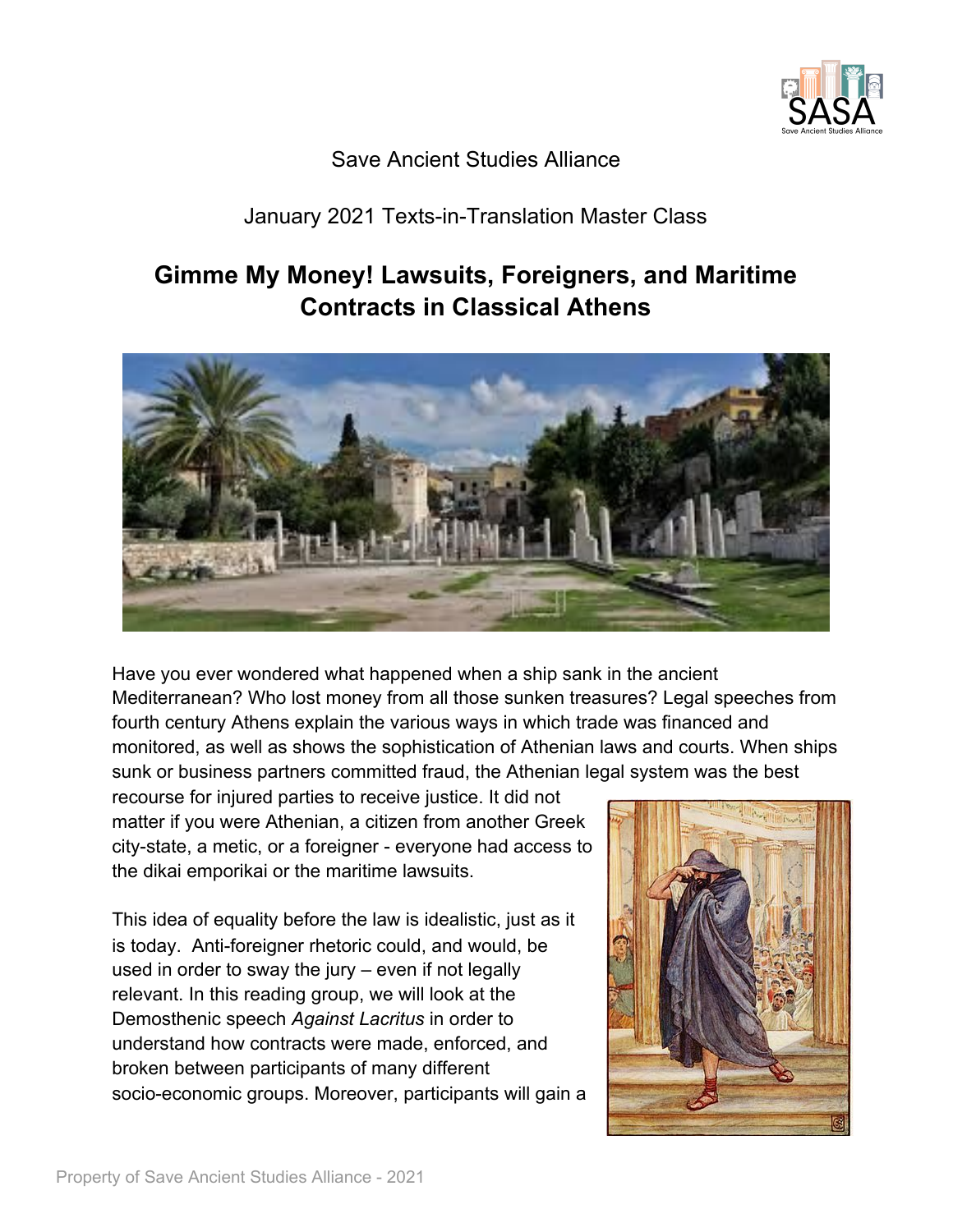

better understanding of the speeches which provide so much of our historical information about this period, as well as the court and legal system of Athens in the late Classical period. No previous knowledge of the Athenian legal system is required.

## **Your SASA Educational Ambassadors:**

Anna Accettola PhD Candidate, University of California, Los Angeles (UCLA) Field of Study - Ancient Greek History and Nabataean History accettola.wordpress.com

## **Date/Time:**

January 12, 2021 @ 2pm EST

## **Location:**

#### Zoom Meeting Link

[https://us02web.zoom.us/j/86858472590?pwd=K1RuZjRBdlkwMVZlMmdDaFpnQi80Zz0](https://us02web.zoom.us/j/86858472590?pwd=K1RuZjRBdlkwMVZlMmdDaFpnQi80Zz09) [9](https://us02web.zoom.us/j/86858472590?pwd=K1RuZjRBdlkwMVZlMmdDaFpnQi80Zz09)

Zoom Meeting ID 868 5847 2590

Zoom Meeting Password 795985

#### **Structure:**

In this master class, we will start with some of the basics of the Athenian court system and the *dikai emporikai*. We will also discuss Demosthenes as an author and orator, before delving into the details of *Against Lacritus*.

If you are completely unfamiliar with the Athenian legal system, here are a few key facts that you should know. Please know that we will only be dealing with private suits in this master class, the processes of which are different than public issues. Much of the following information is discussed in greater detail in the *Oxford Handbook of Demosthenes*, Chapter 7 "Court Procedures and Arbitration," but I will briefly summarize below.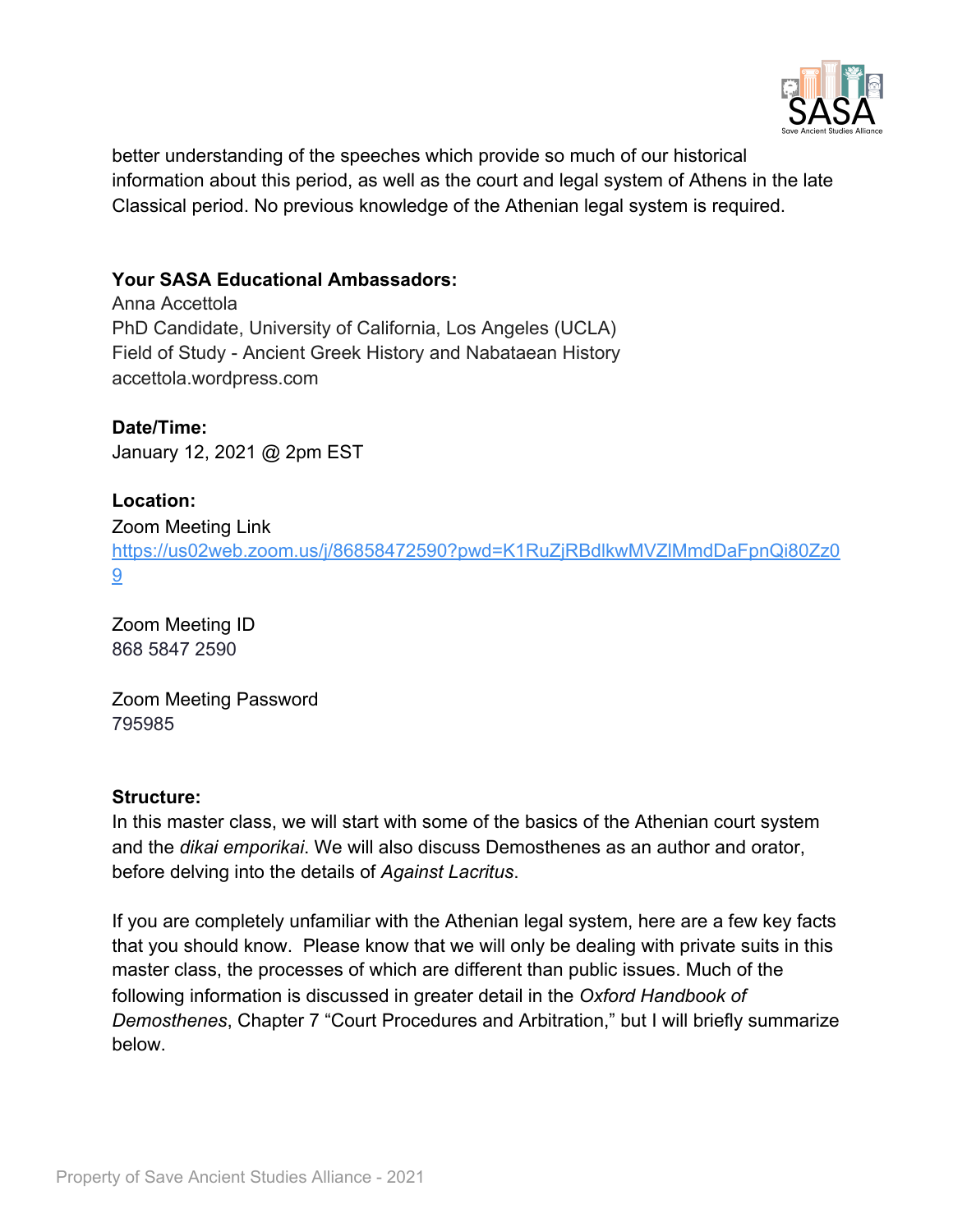

- 1. Arbitration (*diatia* or *epitrope*) between parties was the first step to resolving a dispute, but if that failed (or was refused by one party) then a court case could proceed.
- 2. Many types of suits were available to litigants commonly called *dikai* (*dike*, s.). We will be focusing on *dikai emporikai* or maritime suits. Different suits were often tried according to different procedures.
- 3. Procedure choosing a suit and magistrate, informing the defendant, leveling the complaint before the magistrate, begin investigation, arbitration, begin trial, verdict, carrying out the penalty.
- 4. There was another step that could be introduced into this procedure. The defendant could level a *paragraphe* suit against the prosecutor, arguing that he was bringing an illegal prosecution. The *paragraphe* case would be resolved before the initial trial could continue.
- 5. Penalties were often statutory fixed and financial in nature particularly in private cases concerning physical property and ownership. Sometimes contracts delineated the penalty, such as "double damages." The penalty was then collected by the prosecutor from the defendant, or if the defendant could not pay, he could be imprisoned until he could come up with the money or it was given by a third party on his behalf.
- 6. The exact degree to which Athenian law courts were open to non-citizens remains unclear. But as Konstas Kapparis stated, "The most likely scenario is that the law allowed access to the Athenian legal system to all free adult males. Free men could bring prosecutions and defend themselves or their family and property. However, social standing and connections may have been important factors for winning one's case, as they clearly were in the case of citizens going to court, and while a highly educated, splendidly eloquent free-born Greek man such as Lysias had the confidence to appear and speak in person, an illiterate slave-born libertine with broken Greek might not have the courage to present his case in person, and mindful of the outcome he would need to trust his prostates, or a citizen *synêgoros*."<sup>1</sup>

Some of the key issues we will discuss are:

- Procedures for bringing lawsuits before the court
- Differences in procedure for monthly (*emmenoi*) suits and the creation of *dikai emporikai*
- Creation and enforcement of maritime contracts in fourth century Athens
- The role of non-Greeks and metics in the Athenian courts

<sup>1</sup> Konstas Kapparis, "The Social and Legal Position of Metics, Foreigners, and Slaves," *The Oxford Handbook of Demosthenes* (2018), page 7 of 12.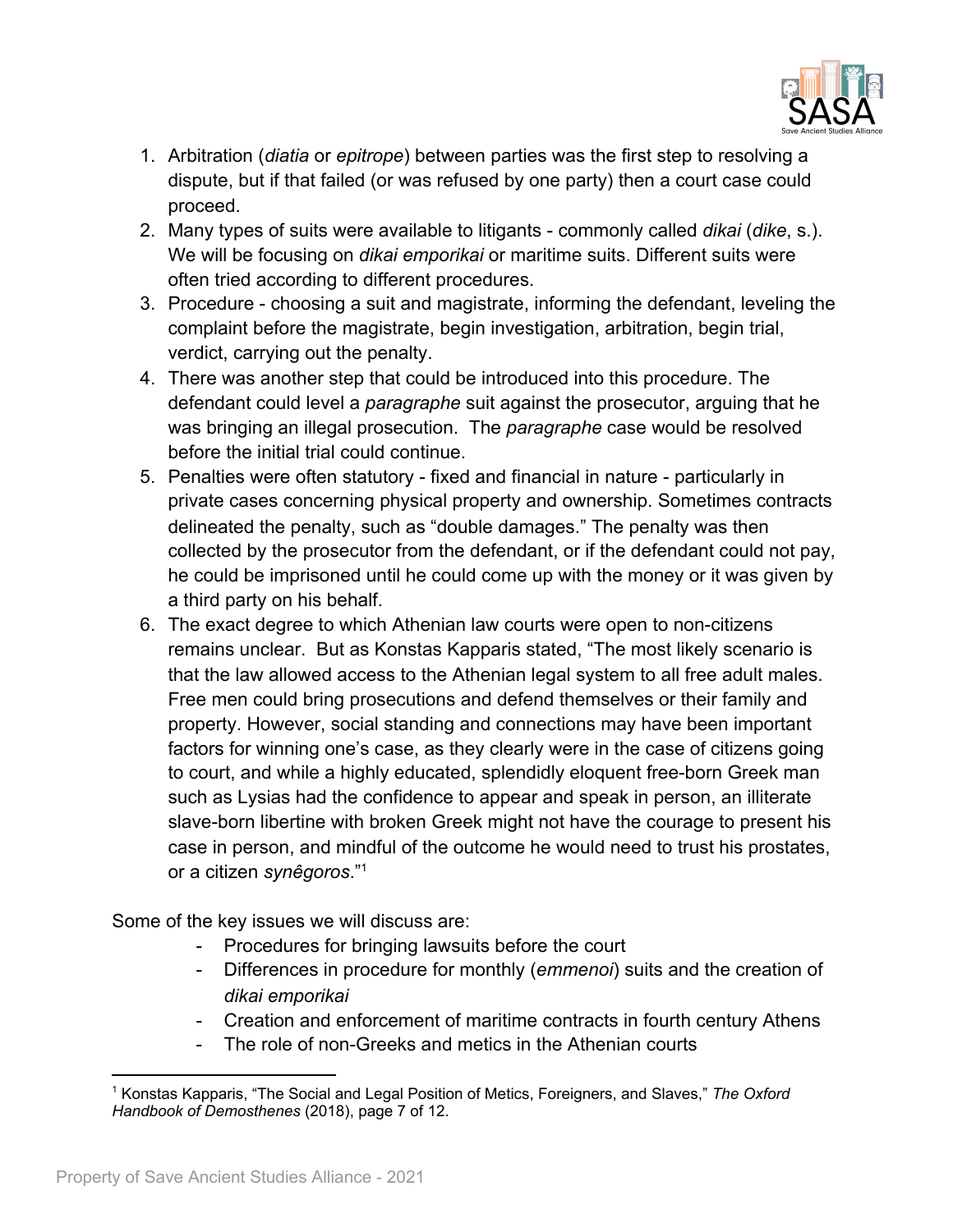

- The (lack of) preservation of contracts and inherent issues in translating Ancient Greek "legalese."

## **Link to Main Reading:**

**Demosthenes 35,** *Against Lacritus*: This speech is all about failure to pay your debts, maritime loans, and contains the only complete written contract we have from the time period.

<http://www.perseus.tufts.edu/hopper/text?doc=Perseus:text:1999.01.0076:speech=35>

Perseus is an open access site that provides free (if dated) translations. When you open the link, you will be able to see section 1 (of 56) of the speech. You can either click through all the sections one at a time (using the blue arrows) or you can change view and see the whole speech at once (by clicking "speech" under "View text chunked by:" on the left hand side).

## **Useful Books/Links:**

- *-* Douglas MacDowell, *Demosthenes, Speeches 27-38,* The Oratory of Classical Greece. Austin: University of Texas Press, 2004. \*a really good translation with a few introductory notes\*
- Speech by Hypereides (Hyp. 3) which deals with similar topics
- D. D. Phillips, *The Law of Ancient Athens*. University of Michigan Press, 2013.
- Douglas MacDowell, *The Law in Classical Athens*. Cornell University Press, 1978.
- David Whitehead, *The Ideology of the Athenian Metic.* Cambridge Philological Society, 1977.
- E. E. Cohen. *Ancient Athenian Maritime Courts*. Princeton University Press, 1973.